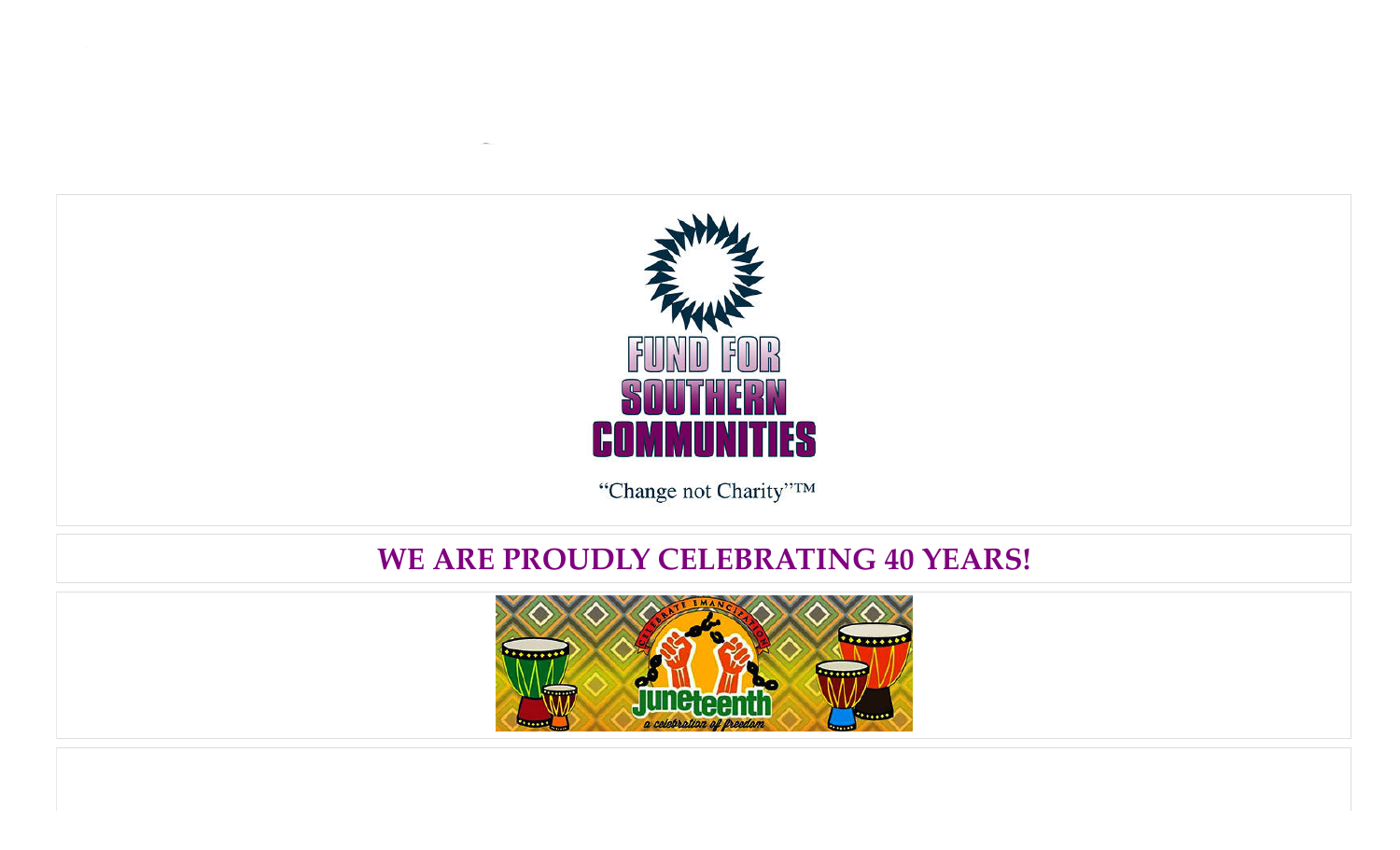

# **It's VOTING time!**

**Below are links for quick access to voting information for your state.**

**GEORGIA**

[Secretary of State Voter's Main Page](https://sos.ga.gov/elections-division-georgia-secretary-states-office) • [Register to Vote in GA](https://sos.ga.gov/how-to-guide/how-guide-registering-vote) • [Secretary of State Election Calendar](https://www.sos.ga.gov/sites/default/files/forms/2022%20State%20Scheduled%20Elections%20Short%20Calendar.pdf)

**NORTH CAROLINA**

[North Carolina State Board of Elections Main Page](https://www.ncsbe.gov/) • [Register to Vote in NC](https://www.ncsbe.gov/registering) • [North Carolina State Board of Elections Calendar](https://www.ncsbe.gov/current-sbe-events?field_event_terms_target_id=765)

**SOUTH CAROLINA** [South Carolina Votes Main Page](https://www.scvotes.gov/) • [Register to Vote in SC](https://www.scvotes.gov/south-carolina-voter-registration-information) • [South Carolina Votes Election Calendar](https://www.scvotes.gov/sites/default/files/2022%20Election%20Calendar%20(scVOTES)%202022-04-18.pdf)

# **The Next Grant Cycle Deadline Will Be Announced This Month.**

FSC can only award grants to organizations that are registered as a non–profit organization within their respective state (Georgia, North Carolina and South Carolina). Organizations must also have 501(c)(3) tax status, or a Fiscal Agent; a limited number of 501(c)(4) organizations with a Fiscal Agent may be accepted.

Some things to consider before applying:

- Is your organization working for long term social change?
- Is your total organizational budget \$150,000 or less?
- Is your organization located and doing work in Georgia, North Carolina and South Carolina?
- We do not fund direct services, social services or special events.

If you fit these basic guidelines, your organization may be a good fit for the Fund for Southern Communities.

**For specific guidelines and details on how to apply** *[Download our Application Here!](https://www.fundforsouth.org/files_2015/GrantApplication2016.doc)*

If you have any questions regarding eligibility, preparation of the application, or the funding process, please call 404 371-8404 or write the Fund at [grants@fundforsouth.org](mailto:grants@fundforsouth.org).

## COVID-19 UPDATE

In an effort to maintain the safety of our staff during this pandemic, we have implemented remote-working capabilities for our staff. You may experience longer than usual response times to your inquiries. Please allow 24-72 hours for responses to voicemails and/or emails, but we will make every effort to respond within one business day. Access to our office is limited, and we ask that if you need to meet with a staff member, please call **404.371.8404.**

*Quick Links*

[Our Website](https://www.fundforsouth.org/) [Donate Now](https://app.etapestry.com/hosted/FundforSouthernCommunities/OnlineGiving.html) [Contact Us](http://404-371-8404/) [Email Us](mailto:fsc@fundforsouth.org)



**[Click Here](http://fundforsouth.org/annual_report_files/Annual_Report_2021.pdf)**



**Juneteenth National Independence Day**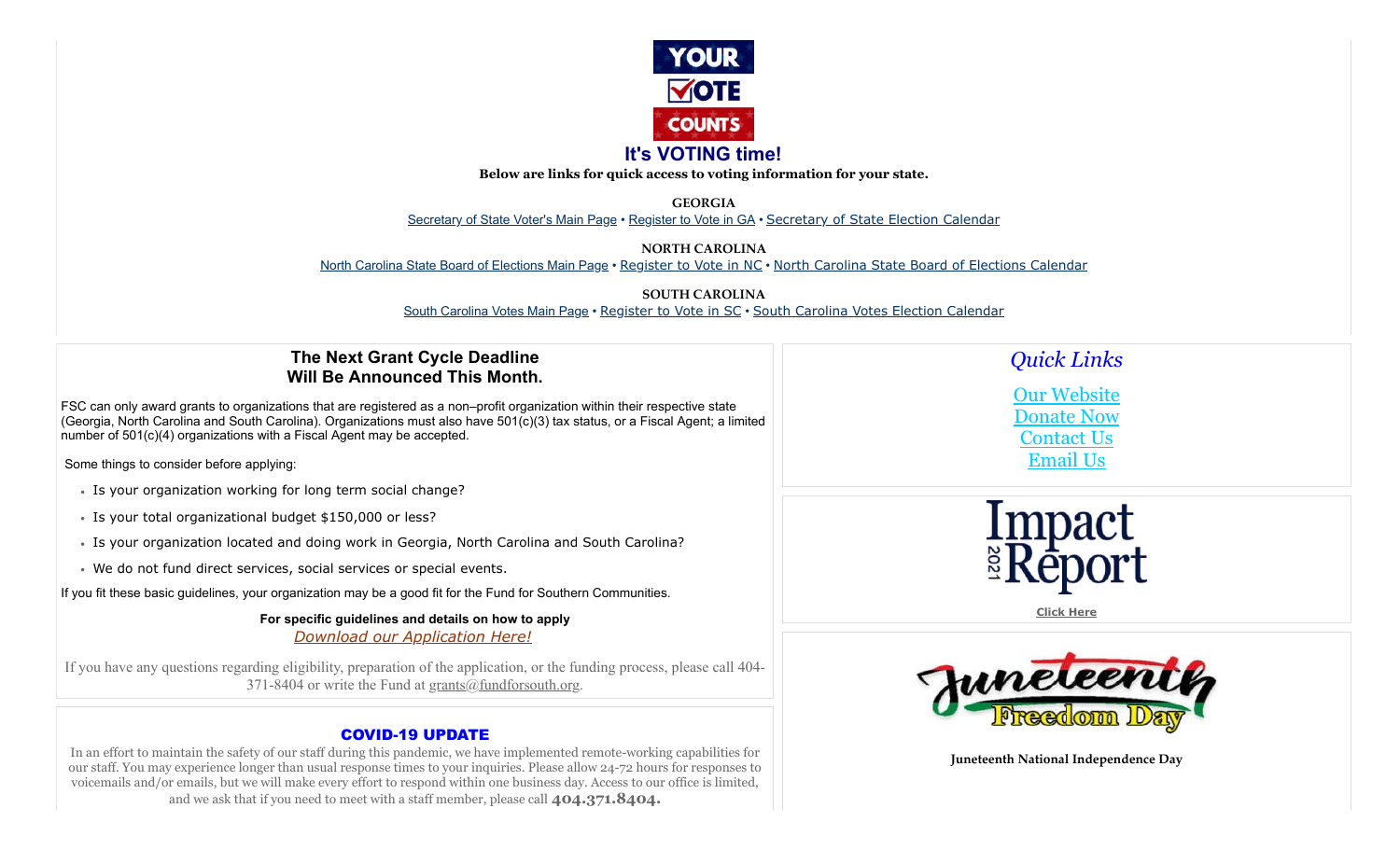Thank you in advance for your patience and understanding.

*[Phone](https://www.google.com/search?client=safari&rls=en&biw=1440&bih=837&sxsrf=ALeKk01_ndGy0vB1SuSW19ENseRUE4ZKSg:1629823547373&q=fund+for+southern+communities+phone&ludocid=6261275828719581359&sa=X&ved=2ahUKEwi8lNnsjcryAhVUQjABHSI9DUcQ6BMwHXoECDMQAg):* [\(404\) 371-8404](https://www.google.com/search?q=fund+for+southern+communities&client=safari&rls=en&biw=1440&bih=837&sxsrf=ALeKk00ujNyvU24UrCU9ui0DDkv-avCkgw%3A1629823493643&ei=BSIlYbHIJuOGwbkP7debwAs&gs_ssp=eJzj4tZP1zcsKTLPNqsoMWC0UjWosLBIMzUwN04xsUhMS06xSLIyqDA1SzWxMDU2NEmyNEwDCnvJppXmpSik5RcpFOeXlmSkFuUpJOfn5pbmZZZkphYDAAKUGoc&oq=&gs_lcp=Cgdnd3Mtd2l6EAEYAjIHCCMQ6gIQJzIHCCMQ6gIQJzINCC4QxwEQrwEQ6gIQJzIHCCMQ6gIQJzIHCCMQ6gIQJzIHCCMQ6gIQJzINCC4QxwEQowIQ6gIQJzIHCCMQ6gIQJzIHCCMQ6gIQJzINCC4QxwEQrwEQ6gIQJ0oECEEYAFAAWABg35wDaAFwAngAgAFTiAFTkgEBMZgBAKABAbABCsABAQ&sclient=gws-wiz) *To Make an Appointment with the Executive Director*

*Email a message to us* – [fsc@fundforsouth.org](mailto:fsc@fundforsouth.org) *Executive Director* – [alice@fundforsouth.org](mailto:alice@fundforsouth.org) *Program Assistant* – [jelicia@Fundforsouth.org](mailto:jelicia@Fundforsouth.org)

> *Mailing Address:* [4153-C Flat Shoals Pkwy #314](https://www.google.com/maps/search/4153-C+Flat+Shoals+Pkwy+%23314?entry=gmail&source=g), Decatur, GA 30034

 \*\*Please send mail via US Mail\*\* **PLEASE DO NOT SEND PACKAGES REQUIRING A SIGNATURE** as our office is working remotely and there is no one in the office to sign for the package.



**CDC recommends everyone ages 5 years and older get a COVID-19 Vaccine to help protect against COVID-19.**

**Juneteenth (celebrated on June 19th) originated in Texas in 1865 as a day to celebrate the emancipation of enslaved African-Americans. On June 17th, 2021, President Joe Biden signed legislation establishing June 19th as a US federal holiday commemorating the end of slavery in the United States.**



**to the following Grantees:**

Christ Evangelical Presbyterian Church, TX - \$5,000.00 Chosewood Park Community Development Corporation, Inc., GA - \$2,500.00 Southside Concerned Citizens of Atlanta Community Association, GA - \$2,500.00 Polar Rock Neighborhood Association, Inc., GA - \$2,500.00 Urban Food Forest at Browns Mill Community Garden, GA - \$2,500.00 Alternate Roots, GA - \$6,500.00 Strikers Youth Arts, FL - \$1,000.00

#### **[GRANTEE PARTNERS](https://content.delivra.com/etapcontent//FundforSouthernCommunities/June%202022%20NL%20files/Grantee%20letter%20req%20info.pdf)**

**[We recently sent out an email request for information](https://content.delivra.com/etapcontent//FundforSouthernCommunities/June%202022%20NL%20files/Grantee%20letter%20req%20info.pdf) [about the](https://content.delivra.com/etapcontent//FundforSouthernCommunities/June%202022%20NL%20files/Grantee%20letter%20req%20info.pdf) [work your organization is doing to help](https://content.delivra.com/etapcontent//FundforSouthernCommunities/June%202022%20NL%20files/Grantee%20letter%20req%20info.pdf) [put an end to social injustice.](https://content.delivra.com/etapcontent//FundforSouthernCommunities/June%202022%20NL%20files/Grantee%20letter%20req%20info.pdf) [If you didn't receive this email, please click this](https://content.delivra.com/etapcontent//FundforSouthernCommunities/June%202022%20NL%20files/Grantee%20letter%20req%20info.pdf) [message](https://content.delivra.com/etapcontent//FundforSouthernCommunities/June%202022%20NL%20files/Grantee%20letter%20req%20info.pdf) [to](https://content.delivra.com/etapcontent//FundforSouthernCommunities/June%202022%20NL%20files/Grantee%20letter%20req%20info.pdf) [help Funds for Southern Communities](https://content.delivra.com/etapcontent//FundforSouthernCommunities/June%202022%20NL%20files/Grantee%20letter%20req%20info.pdf) [acknowledge](https://content.delivra.com/etapcontent//FundforSouthernCommunities/June%202022%20NL%20files/Grantee%20letter%20req%20info.pdf) [your organization's accomplishments.](https://content.delivra.com/etapcontent//FundforSouthernCommunities/June%202022%20NL%20files/Grantee%20letter%20req%20info.pdf)**

## *Giving is not just about making a donation. It is about making a difference!*



#### *[Donate Today!](https://app.etapestry.com/hosted/FundforSouthernCommunities/OnlineGiving.html)*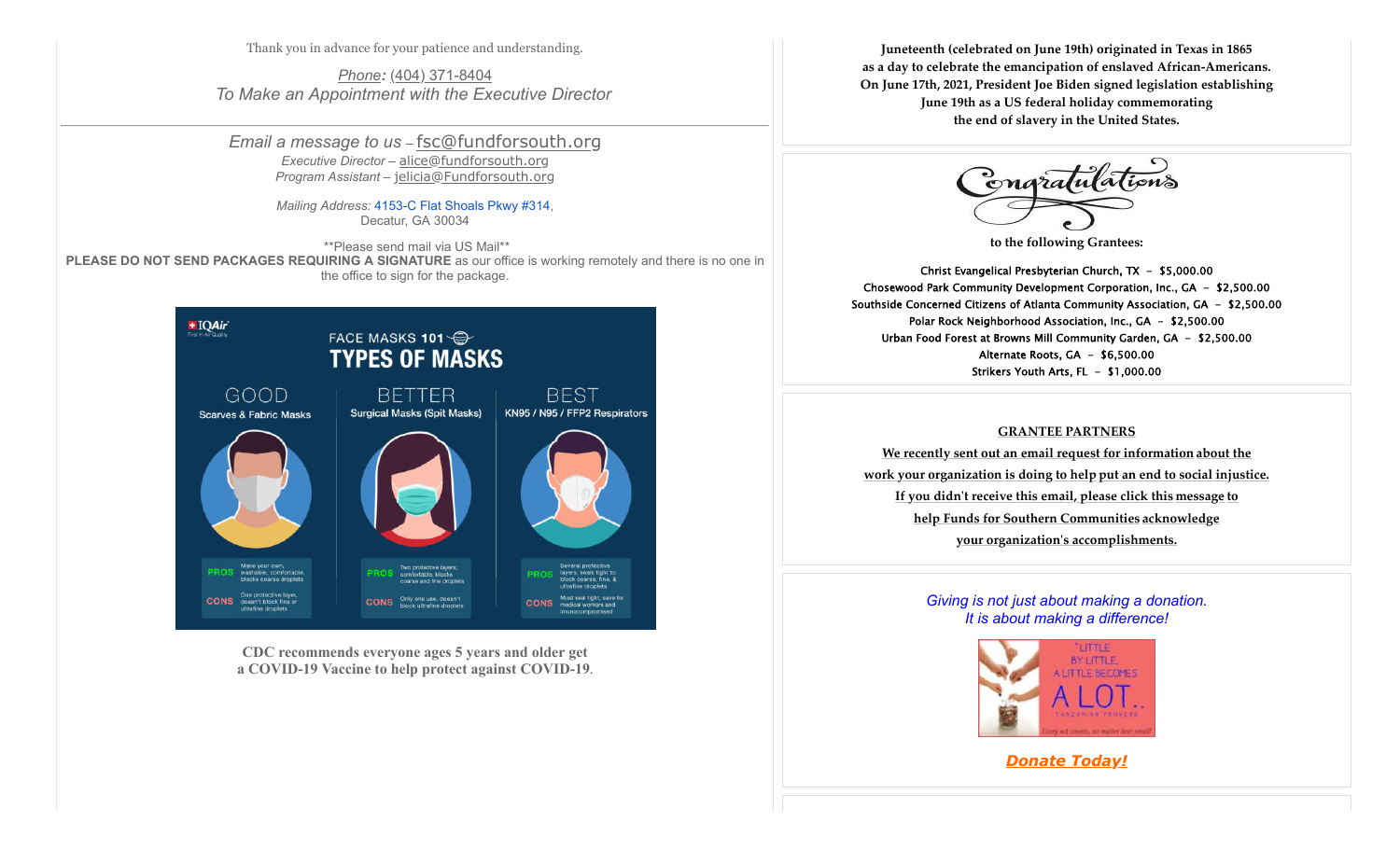

## **Booster Dose of COVID Vaccine**

COVID-19 boosters are currently available through the Georgia Department of Public Health (DPH) health and participating providers.

**CDC recommends a booster dose of COVID-19 vaccine for all persons aged 18 or older**, at least 5 months after completion of a mRNA vaccine (Pfizer-BioNTech or Moderna) primary series, or at least 2 months after receipt of the single primary dose Janssen vaccine. Eligible individuals may choose which vaccine they receive as a booster dose. Some people may have a preference for the vaccine type that they originally received and others, may prefer to get a different booster. CDC's recommendations now allow for this type of mix and match dosing for booster shots.

**Adolescents aged 12-17 years may receive a single booster dose of Pfizer-BioNTech COVID-19** at least 5 months after completion of the primary series. *At this time, only the Pfizer-BioNTech COVID-19 vaccine is authorized and recommended for adolescents aged 12 through 17.*

Not all types of vaccines will be available at all sites. For information about COVID vaccines or to schedule a vaccination appointment visit [dph.ga.gov/covid-vaccine](https://dph.georgia.gov/covid-vaccine) or [vaccinefinder.org](https://www.vaccines.gov/).

DPH continues to **stress the importance** of vaccination for all Georgians aged 5 years and older. Vaccination is our best tool to protect lives and stop the spread of COVID-19 in our state.

> *For more information on COVID-19 please visit:* <https://www.cdc.gov/coronavirus/2019-ncov/index.html>



## About the book

In 2011, the Tunisian masses took to the street and forced the president of the Republic to leave the country. Despite the fervor of the uprising, the situation has not changed much since. Certainly, there has been a remarkable advance in freedom of expression, but the values and behaviors of the old regime continue to govern the lives of Tunisians. The Constitution promulgated in 2014 does not bring any efficient response to the pending issues regarding politics, economics, and culture. In particular, it was content to repeat the vision already outlined in 1959 concerning identity. Almost a decade later, the democratic attempt is still on ups and downs and the game is far from reaching an end. Will we finally dare to take up the cultural challenges facing the new Republic and succeed in the transition from ethnoculture to pluralism? In a series of articles published between 2012 and 2018. collected in the book "A Shabby Spring in Tunisia", the author tries to shed an original light to explain the background of this shabby-chic styled "Tunisian Spring", which is struggling yet to reach maturity.

[Click Here To Purchase](https://www.amazon.fr/Shabby-Spring-Tunisia-Democracy-Challenges-ebook/dp/B09KBCLXMG/ref=sr_1_1?__mk_fr_FR=%C3%85M%C3%85%C5%BD%C3%95%C3%91&dchild=1&keywords=les+livres+de+Mohamed+b%C3%A9chir+talbi&qid=1635867267&sr=8-1)

**A Shabby Spring in Tunisia**

**Easy Ways To Give!**



**Support Your Favorite Charity Via Shopping**

## **What is AmazonSmile?**

AmazonSmile is a simple and automatic way for you to support The Fund for Southern Communities (FSC) every time you shop, at no cost to you! When you shop at [smile.amazon.com](http://smile.amazon.com/), you'll find the exact same low prices, vast selection and convenient shopping experience as Amazon.com, with the added bonus that Amazon will donate a portion of the purchase price to FSC!

## **How Do I Shop at AmazonSmile?**

To shop at AmazonSmile simply go to [smile.amazon.com](http://smile.amazon.com/) from the web browser on your computer or mobile device.